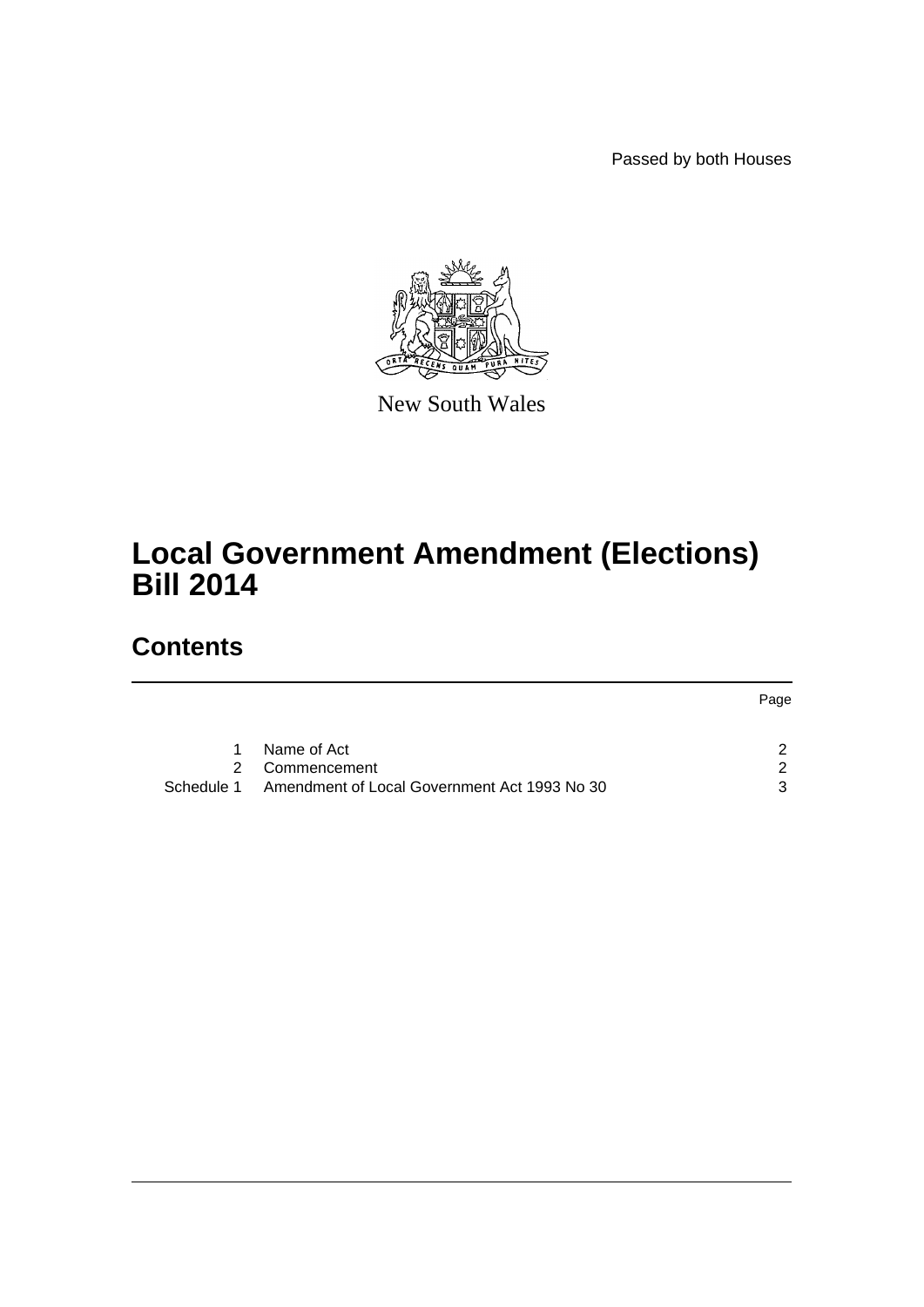*I certify that this public bill, which originated in the Legislative Assembly, has finally passed the Legislative Council and the Legislative Assembly of New South Wales.*

> *Clerk of the Legislative Assembly. Legislative Assembly, Sydney,* , 2014



New South Wales

# **Local Government Amendment (Elections) Bill 2014**

Act No , 2014

An Act to amend the *Local Government Act 1993* to make further provision in relation to elections to civic office; and for related purposes.

*I have examined this bill and find it to correspond in all respects with the bill as finally passed by both Houses.*

*Assistant Speaker of the Legislative Assembly.*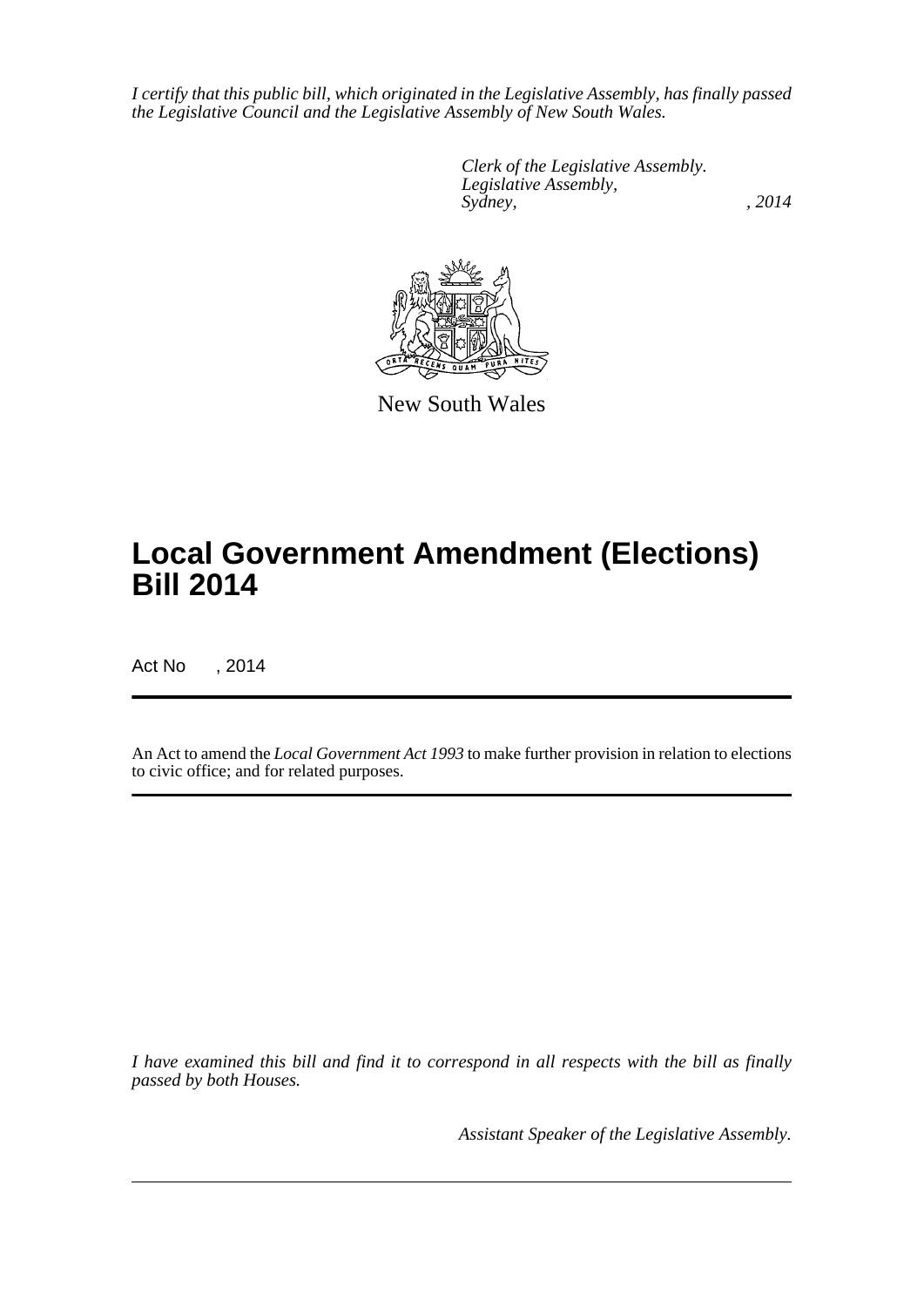# <span id="page-2-0"></span>**The Legislature of New South Wales enacts:**

#### **1 Name of Act**

This Act is the *Local Government Amendment (Elections) Act 2014*.

### <span id="page-2-1"></span>**2 Commencement**

This Act commences on a day or days to be appointed by proclamation.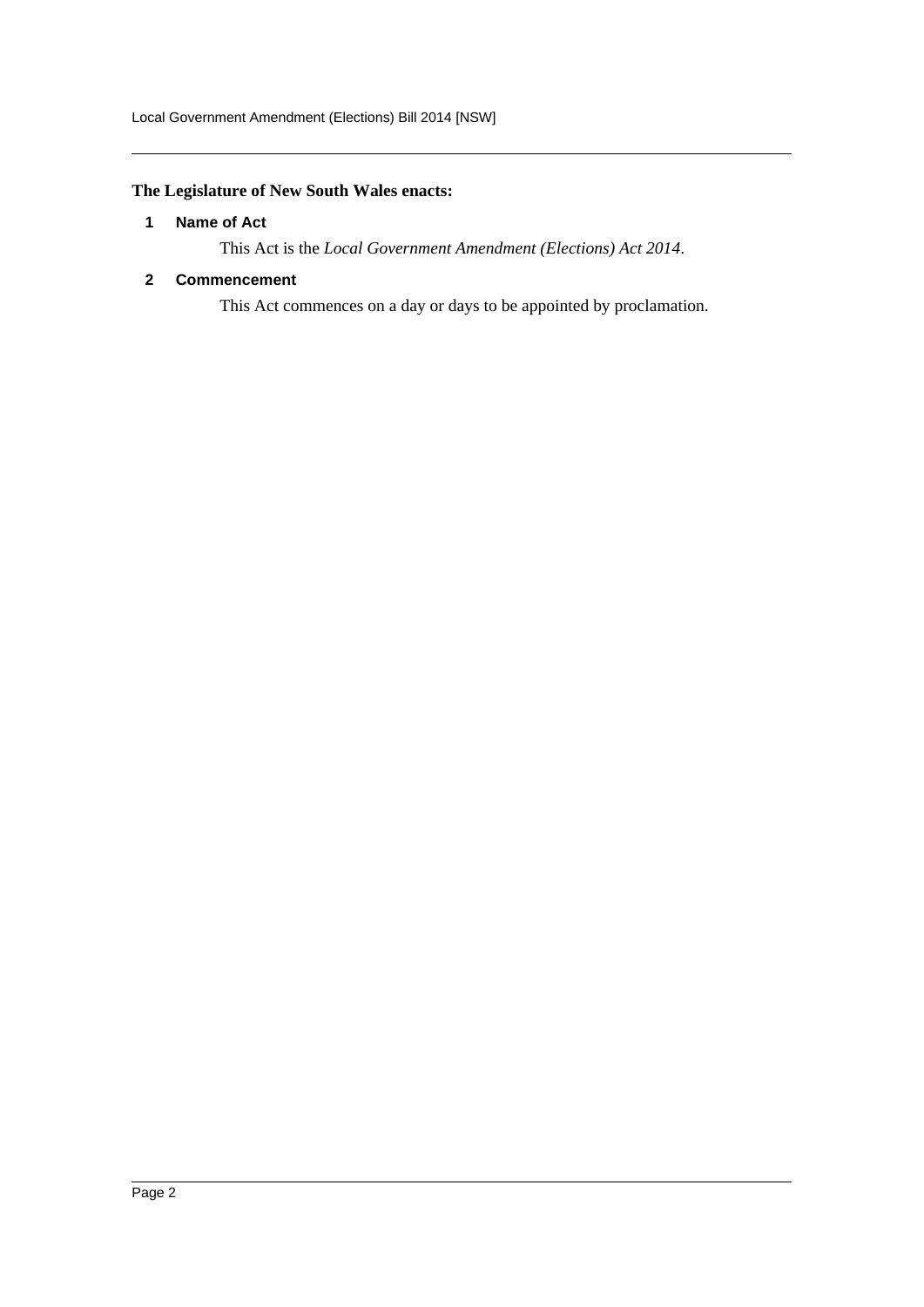# <span id="page-3-0"></span>**Schedule 1 Amendment of Local Government Act 1993 No 30**

#### **[1] Section 291A**

Insert after section 291:

#### **291A Countback to be held instead of by-election in certain circumstances**

- (1) This section applies to a casual vacancy in the office of a councillor if:
	- (a) the casual vacancy occurs within 18 months after the date of the last ordinary election of the councillors for the area, and
	- (b) the council has at its first meeting following that ordinary election of councillors, by resolution, declared that any such casual vacancy is to be filled by a countback of votes cast at the last election for that office.
- (2) This section does not apply to a casual vacancy in the office of a councillor if the councillor who vacated office was elected:
	- (a) in an election using the optional preferential voting system (including the election of a mayor elected by the electors of an area), or
		- **Note.** See section 285 (Voting system for election of councillors).
	- (b) in an election without a poll being required to be held. **Note.** See section 311 (Uncontested elections).
- (3) A casual vacancy to which this section applies is to be filled by a countback
- election conducted in accordance with the regulations.
- (4) A countback election to fill a casual vacancy to which this section applies must be conducted:
	- (a) by the returning officer who conducted the election at which the person whose departure created the casual vacancy was elected, or
	- (b) if that is not possible, by the substitute returning officer at that election, or
	- (c) if that is not possible, by a returning officer appointed in accordance with this Act<sup>1</sup>
- (5) If a countback election fails or the returning officer is otherwise unable to fill the casual vacancy by a countback election:
	- (a) the returning officer must notify the general manager of the council concerned, and
	- (b) a by-election in accordance with this Part must be held to fill the casual vacancy.

# **[2] Section 296AA**

Insert before section 296:

#### **296AA Councils to plan for administration of elections**

- (1) At least 18 months before the next ordinary election of councillors for a council, the council must resolve:
	- (a) to enter into an arrangement with the Electoral Commissioner, by contract or otherwise, for the Electoral Commissioner to administer elections of the council (as provided by section 296), or
	- (b) that the elections of the council are to be administered by the general manager of the council.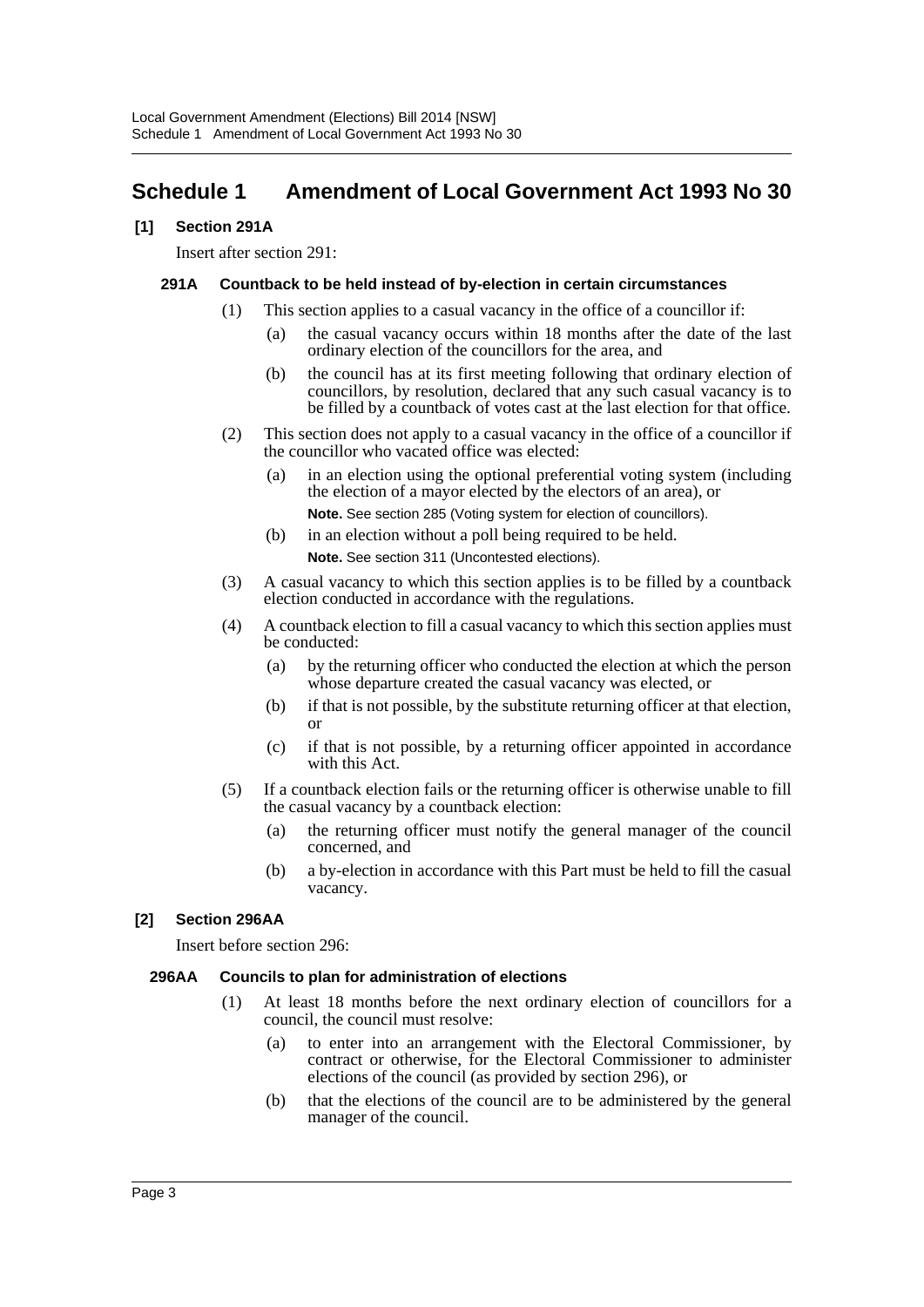- (2) A resolution referred to in subsection (1) (b) must include the following information:
	- (a) whether the general manager intends to administer elections personally or to engage an electoral services provider,
	- (b) if the general manager intends to administer elections personally, whether the general manager has identified any persons to be appointed as the returning officer and substitute returning officer for the next ordinary election of councillors and, if so, the names of those persons,
	- (c) if the general manager intends to engage an electoral services provider, whether the general manager has identified an electoral services provider to be engaged for the next ordinary election of councillors and, if so, the name of that provider,
	- (d) any other information required by the regulations.
- (3) As soon as practicable after the making of a resolution referred to in subsection  $(1)$  (b), the general manager of the council must publish a copy of the resolution on the council's website.
- (4) If a council fails to comply with subsection (1), the general manager of the council must publish a notice of that failure on the council's website.

# **[3] Section 298 Residential roll**

Insert after section 298 (2):

- (3) As soon as practicable after the closing date for an election that is to be administered by the general manager of the council concerned, the Electoral Commissioner is to provide the general manager with a printed and an electronic copy of the residential roll for the area and, if the area is divided into wards, a separate printed and electronic copy of the roll for each ward.
- (4) The electronic copy of the residential roll is to be provided in the format specified by the regulations (if any).
- (5) A general manager of a council or any other person must not use or disclose any information provided in a residential roll under this section other than for the purpose of administering an election under this Act.
- (6) A person must not use or disclose any such information for a commercial purpose.
- (7) Without limiting subsection (6), information is used for a commercial purpose if it is sold or offered for sale.
- (8) The costs of the Electoral Commissioner with respect to the carrying out of any function under subsection (3) are to be met by the council concerned and are recoverable from the council as a debt.

Maximum penalty (subsections (5) and (6)): 1,000 penalty units.

#### **[4] Section 299 Non-residential roll**

Omit section 299 (1). Insert instead:

(1A) As soon as is practicable after a roll of non-resident owners of rateable land for an election lapses under this section, the general manager is to prepare a new roll of non-resident owners of rateable land within the area for the next election and keep it updated.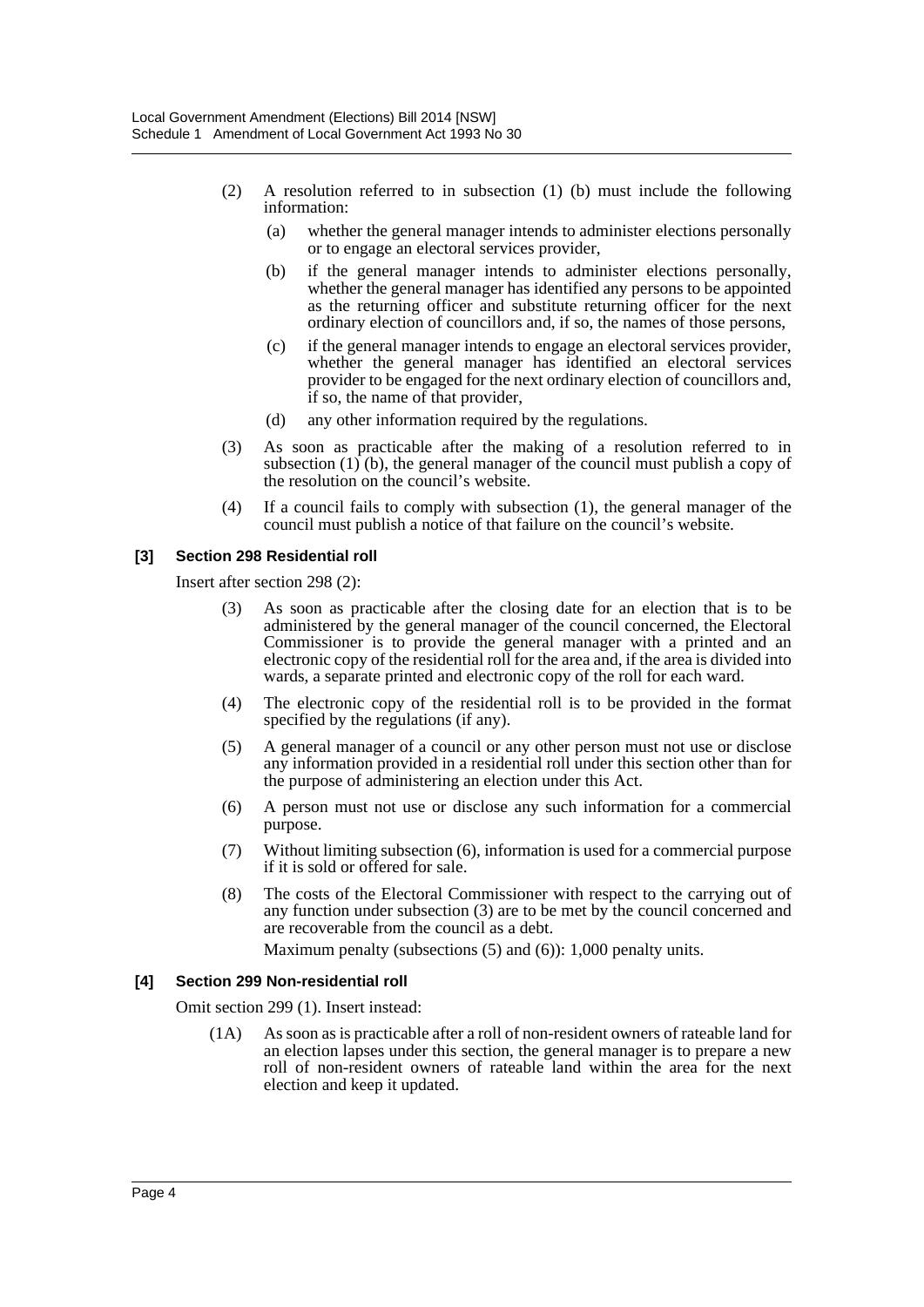(1) Not later than the closing date for an election, the general manager is to finalise that roll of non-resident owners of rateable land for confirmation as the roll of non-resident owners of rateable land within the area for that election.

### **[5] Section 299 (2)**

Omit ", and it consists only of the names of those non-resident owners of rateable land who have applied for the inclusion of their names for the purposes of the election for which it is being prepared".

# **[6] Section 299 (2A)**

Insert after section 299 (2):

- (2A) The roll of non-resident owners of rateable land prepared by the general manager is to include the names of the persons who:
	- (a) have applied, at any time, for the inclusion of their names in any such roll, and
	- (b) on the closing date are, in the opinion of the general manager, qualified for inclusion in that roll.

#### **[7] Section 300 Roll of occupiers and ratepaying lessees**

Omit section 300 (1). Insert instead:

- (1A) As soon as is practicable after a roll of occupiers and ratepaying lessees for an election lapses under this section, the general manager is to prepare a new roll of occupiers and ratepaying lessees (of land within the area) for the next election and keep it updated.
	- (1) Not later than the closing date for an election, the general manager is to finalise that roll of occupiers and ratepaying lessees for confirmation as the roll of occupiers and ratepaying lessees (of land within the area) for the election.

#### **[8] Section 300 (2)**

Omit ", and it consists only of the names of those occupiers and ratepaying lessees who have applied for the inclusion of their names for the purpose of the election for which it is being prepared".

# **[9] Section 300 (2A)**

Insert after section 300 (2):

- (2A) The roll of occupiers and ratepaying lessees prepared by the general manager is to include the names of the persons who:
	- (a) have applied, at any time, for the inclusion of their names in any such roll, and
	- (b) on the closing date are, in the opinion of the general manager, qualified for inclusion in that roll.

# **[10] Section 310B**

Insert after section 310A:

#### **310B Elections may be conducted exclusively by postal voting**

- (1) This section applies to:
	- (a) the City of Sydney local government area, and